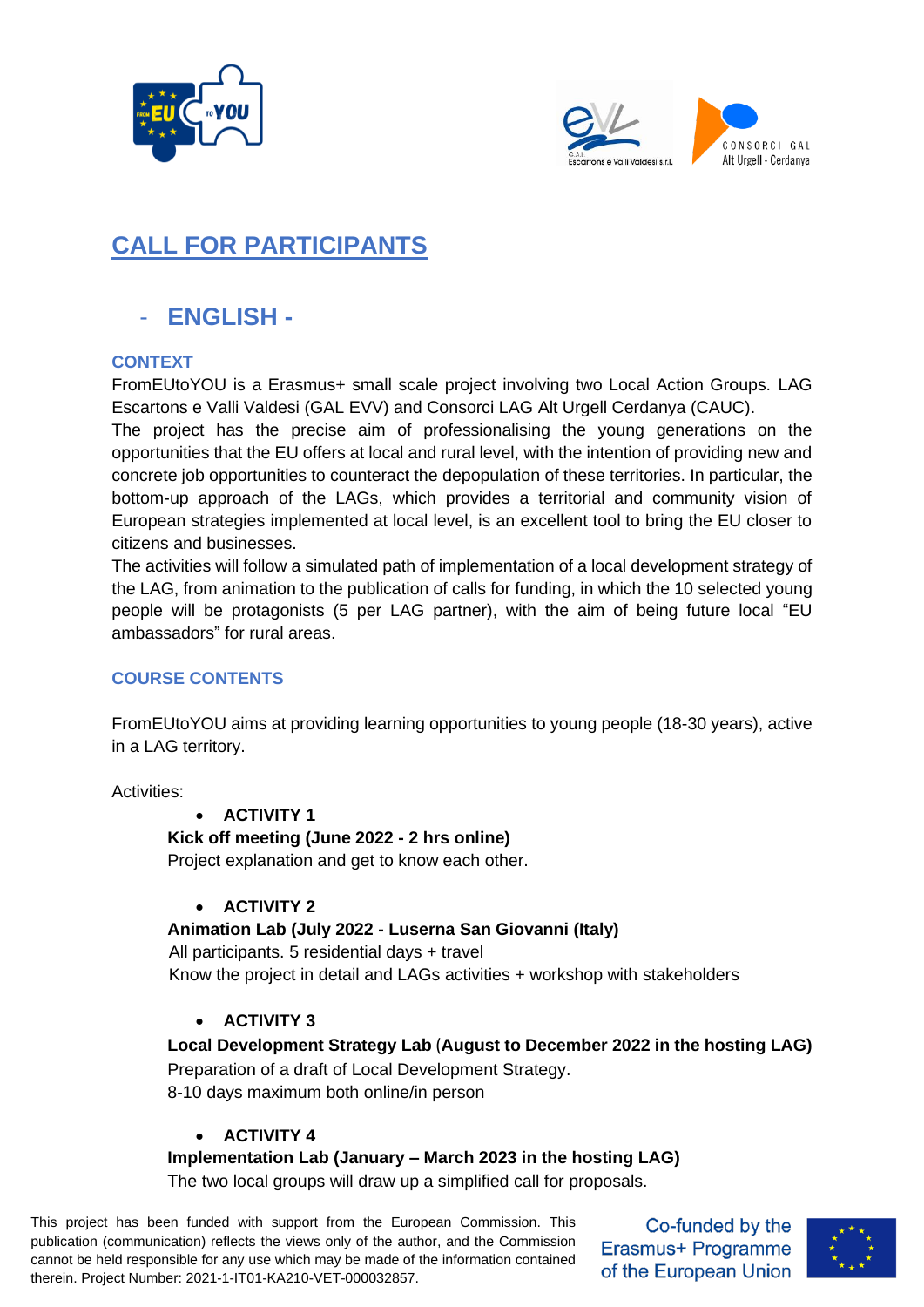8-10 days maximum both online/in person + 3 online meetings to share the advancements between the two groups.

## • **ACTIVITY 5**

#### **Professional Lab (May 2023 - La Seu d'Urgell (Spain)**

All participants. 5 residential days + travel.

The meeting includes the finalisation of the Local Development Strategy (Activity 3) and the simplified call for proposals (Activity 4).

#### • **ACTIVITY 6**

**Follow Up Lab (September 2023 to December 2023 in the hosting LAG)** Finalisation of the training pathway for the two groups.

#### **VENUE:**

ACTIVITY 1: online ACTIVITY 2: Luserna SG (Italy) ACTIVITY 5: La Seu d'Urgell (Spain) ACTIVITY 3, 4 & 6: In your LAG territory + online

#### **NUMBER OF POSITIONS AVAILABLE**

Italy: 5 Spain: 5 The selection process will promote the women and men balance

#### **CANDIDATES' ELIGIBILITY CRITERIA**

#### **MANDATORY**

- CV and motivation letter (max 1 page) written in the language of the partner LAG that you chose
- age between 18 and 30 years old (born between 1992 and 2004 included).
- High school degree-diploma
- Language: English as the vehicular language (at least lower intermediate B1) and at least one language of the participating partner (Italian, Catalan, Spanish)
- Good knowledge of digital and IT tools
- Good communication and interaction skills
- Reside (also temporarily) in one of the partner countries (Italy, Spain)
- Clear commitment to participate in the project until it ends (on  $02/01/2024$ ) to be demonstrated in the motivation letter.

#### **PREFERABLE**

Preference will be given to candidates with:

- Previous work or voluntary experience in organisations/associations/projects related to the project subjects (young people, local development in rural areas, exchange experiences…)